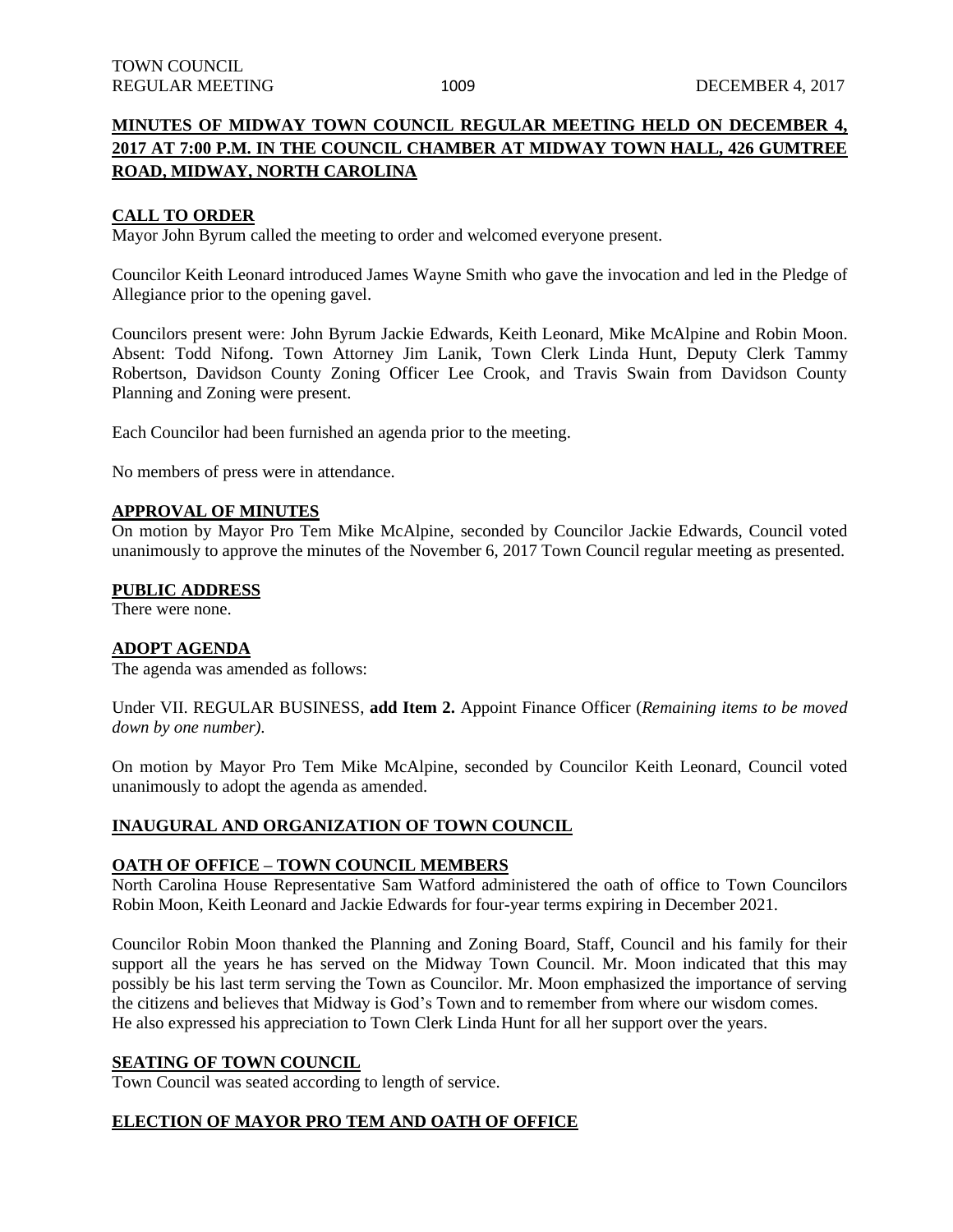According to the N.C.G.S. 160A-70, a Mayor Pro Tem shall be elected by the Town Council and shall have all the power and authority of the Mayor during his absence or inability to perform the duties of his office.

Mayor Byrum called for nominations. Nominations do not need a second.

Councilor Keith Leonard nominated Mike McAlpine.

There being no further nominations, Mayor Byrum closed the nominations.

On motion by Councilor Robin Moon, seconded by Councilor Jackie Edwards, Council voted unanimously to elect Mike McAlpine as Mayor Pro Tem for the Town of Midway.

North Carolina House Representative Sam Watford administered the oath of office to Mayor Pro Tem Mike McAlpine.

## **REGULAR BUSINESS**

# **PUBLIC HEARING – REZONING REQUEST BY HEBRON CHURCH OF CHRIST - 129 HEBRON CHURCH ROAD FROM HC & RA-3, HIGHWAY COMMERCIAL AND RURAL AGRICULTURAL DISTRICT TO RS & RA-3, LOW INTENSITY RESIDENTIAL AND RURAL AGRICULTURAL DISTRICT.**

Mr. Lee Crook, Zoning Officer for the Davidson County Planning Department, originally presented the rezoning request by Hebron United Church of Christ at Town Council's regular meeting on November 4, 2017. At that time, Council called for a public hearing to be held on Monday, December 4, 2017, at 7:00 p.m. at Town Hall in Midway to receive citizen input on the rezoning request and directed the request be submitted to the Midway Planning Board for their review and recommendation at their next regular meeting on Tuesday, November 28, 2017.

Mr. Lee Crook, Zoning Officer for the Davidson County Planning Department, and Mr. Travis Swain with the Davidson County Planning Department, presented Council with a rezoning request from Hebron Church of Christ for to rezone several parcels of land containing 3.88 acres more of less from that of HC and RA-3, Highway Commercial and Rural Agricultural Districts to that of RS (Low Intensity Residential District) and RA-3 (Rural Agricultural District). The property is located on the east side of Old US Hwy 52 directly north of the Hebron Church Road intersection. Hebron United Church of Christ is proposing to rezone three (3) separate parcels. One parcel is currently vacant while the other two parcels contain a single-family residence and an established church. The front portion of all three properties is currently zoned HC, Highway Commercial District with the rear of each tract zoned RA-3, Rural Agricultural District. This creates a non-conformity on the tract with the existing residence. Furthermore, Hebron United Church of Christ has deed restricted the vacant parcel to only allow for a single family residential structure to be built and the church is a compliance use in any zoning district. By rezoning both the vacant tract and the tract with the single family residential structure to RS, compliance with the existing residential land use and the deed restrictions would be achieved. By rezoning the tract with the existing church to RA-3, no change would take place with respect to the church's zoning status.

The Town of Midway Land Development Plan proposes the future land use of these tracts to be suburban residential. The proposed rezonings are therefore in compliance and would promote the Land Development Plan for that area. Mr. Crook stated that while staff acknowledges that this property fronts Old US Hwy 52, this area is predominantly residential in character.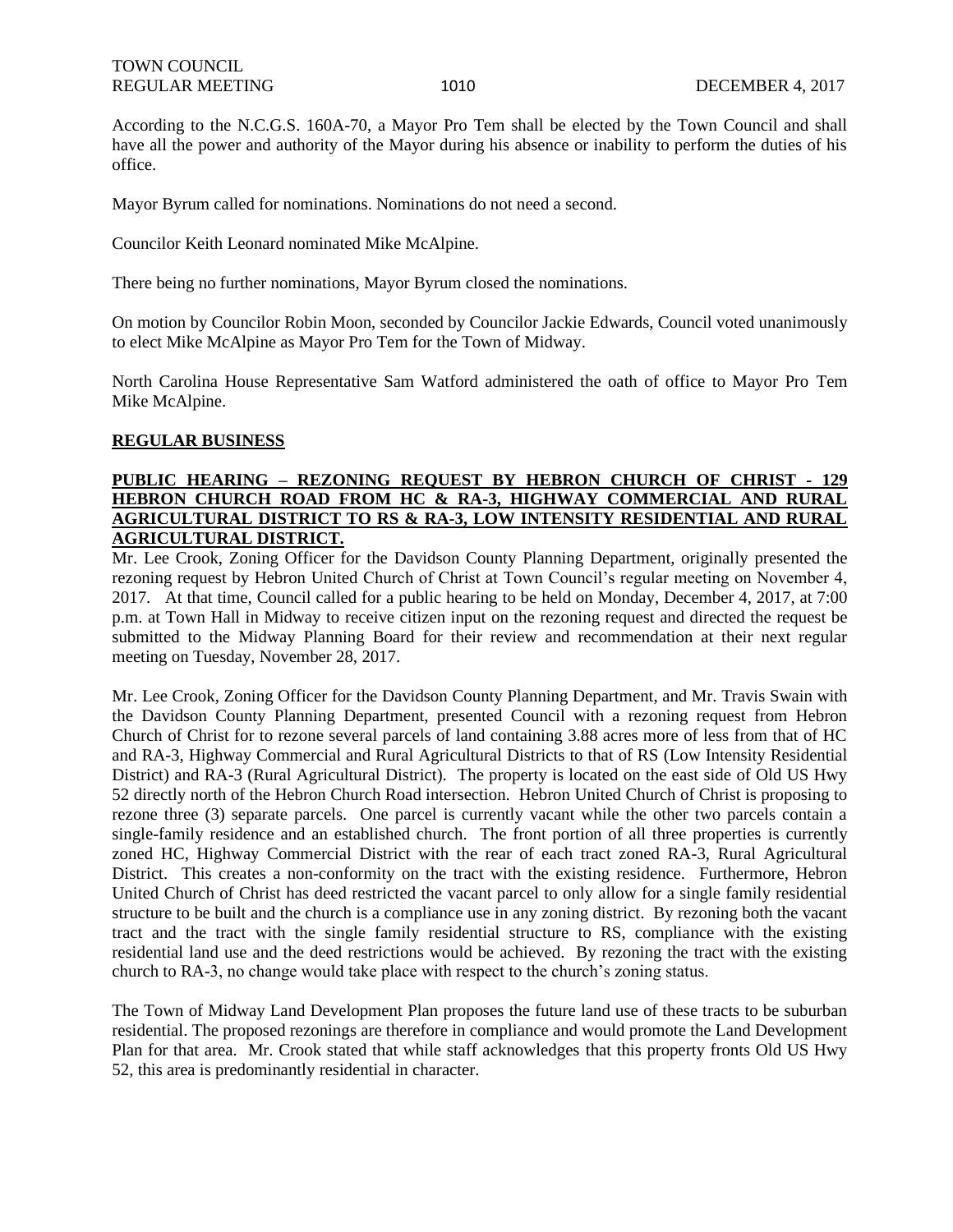At their regular meeting on November 28, 2017, the Midway Planning Board voted unanimously to recommend approval of the rezoning to RS (Low Intensity Residential District) and RA-3 (Rural Agricultural District) based on the following findings:

- 1. The requested rezoning is reasonable and consistent with the comprehensive plan for the area;
- 2. Said property is contiguous to an already established RS and RA-3 District;
- 3. Two of the three tracts involved in the rezoning already have existing uses that are allowed in both RS and RA-3 Districts. Furthermore, the proposed rezoning is surrounded by existing residential uses.

Copies of the rezoning request were made available for review at Town Hall.

The notice of the public hearing was advertised in *The Dispatch* on November 17 and November 24, 2017 as required by law.

Mayor Byrum opened the public hearing.

There being no comments, Mayor Byrum closed the public hearing.

On motion by Mayor Pro Tem Mike McAlpine, seconded by Councilor Jackie Edwards, Council voted unanimously to approve the rezoning request from Hebron United Church of Christ, 129 Hebron Church Road, for the rezoning of three separate parcels located on the east side of Old US Highway 52 directly north of Hebron Church Road intersection containing 3.88 acre, more or less, (Parcel #1300500000046, #13005B0000001, and #13005B0000010) to RS (Low Intensity Residential District) and RA-3 (Rural Agricultural District).

### **APPOINT TOWN FINANCE OFFICER**

This item was added to the agenda.

Town Attorney Jim Lanik has advised Council that a pre-audit certification by the Town's Finance Officer is required for a municipal contract to be valid to assure the Town has funds appropriated to pay the contract. With the recent resignation of the Town Manager who also served as the Town Finance Officer, Council will need to appoint someone to fill the position of Finance Officer in the interim.

On motion by Councilor Jackie Edwards, seconded by Councilor Keith Leonard, Council voted unanimously to appoint Town Clerk Linda Hunt as the Town's Finance Officer.

# **RATIFY APPROVAL AND EXECUTION OF ECONOMIC DEVELOPMENT GRANT CONTRACT WITH NORTH CAROLINA DEPARTMENT OF COMMERCE**

Mayor John Byrum thanked Representative Sam Watford for his assistance in helping to acquire a \$75,000 grant for economic development for the Town. Of that amount, \$45,000 will be used to contract with Retail Strategies, a firm with expertise in community development and marketing. Secondly, \$30,000 will be used for site design, land preparation and construction of the initial phase for new recreational facilities located on a portion of thirty-eight acres of land adjacent to Town Hall.

The Economic Development Grant contract was executed and returned to North Carolina Department of Commerce by the due date of October 15, 2017. Due to time constraints, it was necessary to execute the contract prior to Town Council's next regular meeting and, therefore, it is requested that Council ratify the execution of the Economic Development Grant contract with North Carolina Department of Commerce.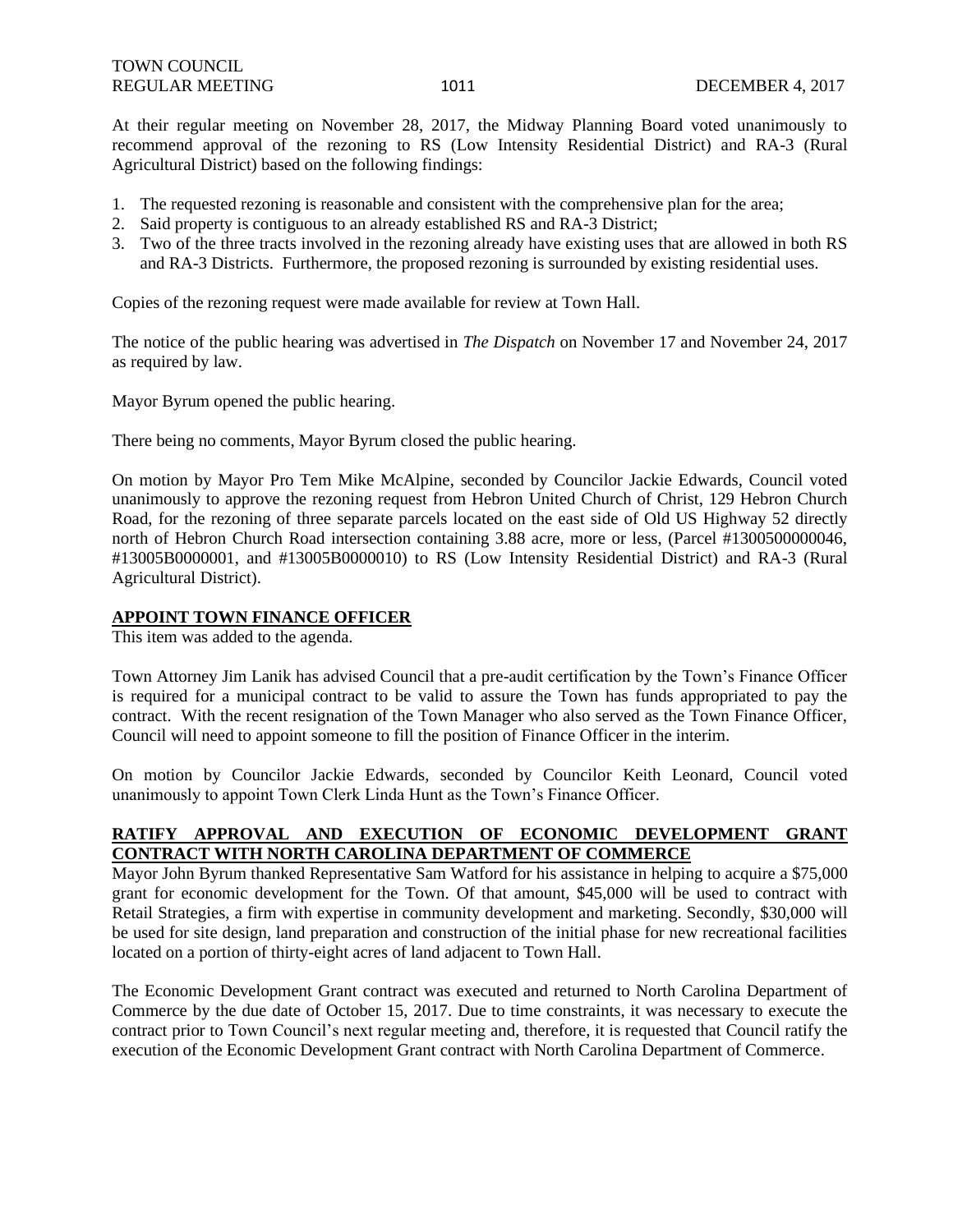On motion by Mayor Pro Tem Mike McAlpine, seconded by Councilor Robin Moon, Council voted unanimously to ratify the execution of the Economic Development Grant contract with North Carolina Department of Commerce.

# **CONSIDER BUDGET AMENDMENT TO APPROPRIATE REVENUE AND EXPENSES FOR ECONOMIC DEVELOPMENT AND TOWN RECREATIONAL DEVELOPMENT**

The Town of Midway received a \$75,000 State Economic Grant from the State of North Carolina to aid the Town with economic development projects.

The Town will accomplish two development activities with the \$75,000 Economic Grant money:

- 1. \$45,000 will be used to contract with Retail Strategies, a firm with expertise in community development and marketing. Their plan conducts community retail-potential analysis, followed by active marketing to retailers, matching community resources with potential site tenants on a national scale. The plan's "deliverables" include a study analysis, a retail strategy, marketing guide, and identify a minimum of 30 retailers that match Midway's demographic profile.
- 2. \$30,000 will be used for site design, land preparation and construction of the initial phase for new recreational facilities located on a portion of thirty-eight acres adjacent to Town Hall. A planned multi activity facility, initial facilities include a one-half mile multi-purpose walking trail and picnic areas. The economic grant will supplement the Town's capital project fund for this effort.

On motion by Councilor Keith Leonard, seconded by Councilor Jackie Edwards, Council voted unanimously to adopt Budget Amendment 1-18 to appropriate revenue and expenses for economic development and Town recreational development in the amount of \$75,000.

### BA-1-18

# Town of Midway Budget Amendment For Year Ended June 30, 2018

Be it ordained by the Town Council of the Town of Midway, North Carolina, at its regular meeting on the 4<sup>th</sup> day of December 2017 at 7:00 p.m. that the following budget amendment be adopted to appropriate for economic development and Town Park development.

|                                                   | Increase (Decrease) |
|---------------------------------------------------|---------------------|
| General Fund                                      |                     |
| Revenue:                                          |                     |
| N. C. Department of Commerce Revitalization Grant | \$75,000            |
| Expenses:                                         |                     |
| General Government, Economic Development          | \$45,000            |
| Public Works, Town Park Development               | \$30,000            |
|                                                   |                     |

### **TRANSPORTATION UPDATE**

Mayor John Byrum updated Council on the progress of the North Carolina Department of Transportation widening of Hickory Tree Road from US Highway 52 to NC Highway 150. The acquisition of the project is set for February 22, 2021.

For information only.